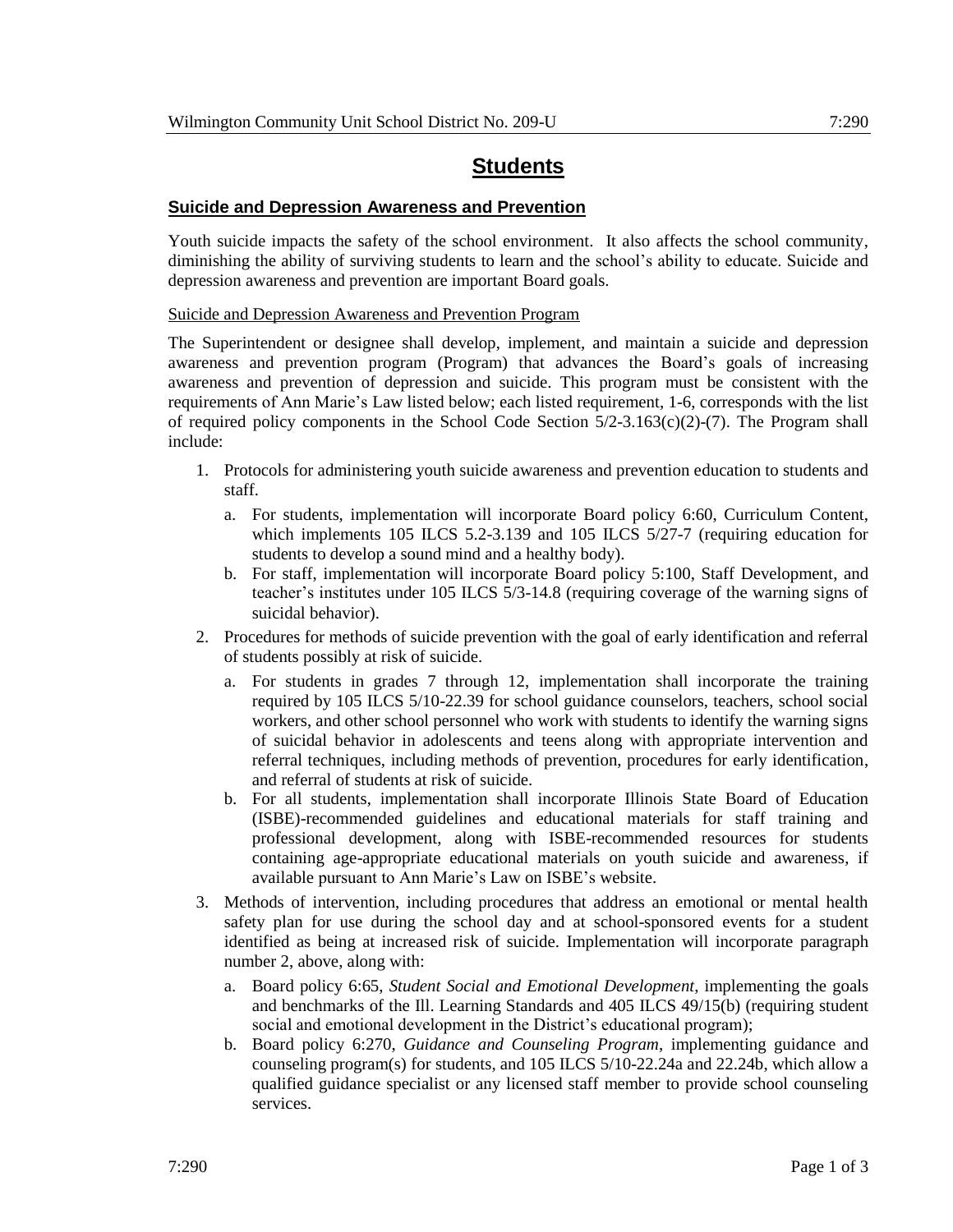- c. Board policy 7:250, *Student Support Services*, implementing the Children's Mental Health Act of 2003, 405 ILCS 49/ (requiring protocols for responding to students with social, emotional, or mental health issues that impact learning ability); and
- d. State and/or federal resources that address emotional or mental health safety plans for students who are at a potentially increased risk for suicide, if available on the ISBE's website pursuant to Ann Marie's Law.
- 4. Methods of responding to a student or staff suicide or suicide attempt. Implementation of this requirement shall incorporate building-level Student Support Committee(s) established through Board policy 7:250, *Student Support Services*.
- 5. Reporting procedures. Implementation of this requirement shall incorporate Board policy 6:270, *Guidance and Counseling Program,* and Board policy 7:250, *Student Support Services*, in addition to other State and/or federal resources that address reporting procedures.
- 6. A process to incorporate ISBE-recommend resources on youth suicide awareness and prevention programs, including current contact information for such programs in the District's Suicide and Depression Awareness and Prevention Program.

## Illinois Suicide Prevention Strategic Planning Committee

The Superintendent or designee shall attempt to develop a relationship between the District and the Illinois Suicide Prevention Strategic Planning Committee, the Illinois Suicide Prevention Coalition Alliance, and/or a community mental health agency. The purpose of the relationship is to discuss how to incorporate the goals and objectives of the Illinois Suicide Prevention Strategic Plan into the District's Suicide Prevention and Depression Awareness Program.

## **Monitoring**

The Board will review and update this policy pursuant to Ann Marie's Law and Board policy 2:240, *Board Policy Development*.

## Information to Staff, Parents/Guardians, and Students

The Superintendent shall inform each school district employee about this policy and ensure its posting on the District's website. The Superintendent or designee shall provide a copy of this policy to the parent or legal guardian of each student enrolled in the District.

## Implementation

This policy shall be implemented in a manner consistent with State and federal laws, including the Children's Mental Health Act of 2003, 405 ILCS 49/, Mental Health and Developmental Disabilities Confidentiality Act, 740 ILCS 110/, and the Individuals with Disabilities Education Act, 42 U.S.C. §12101 et seq.

The District, Board, and its staff are protected from liability by the Local Governmental and Governmental Employees Tort Immunity Act. Services provided pursuant to this policy: (1) do not replace the care of a physician licensed to practice medicine in all of its branches or a licensed medical practitioner or professional trained in suicide prevention, assessments and counseling services, (2) are strictly limited to the available resources within the District, (3) do not extend beyond the school day and/or school-sponsored events, and (4) cannot guarantee or ensure the safety of a student or the student body.